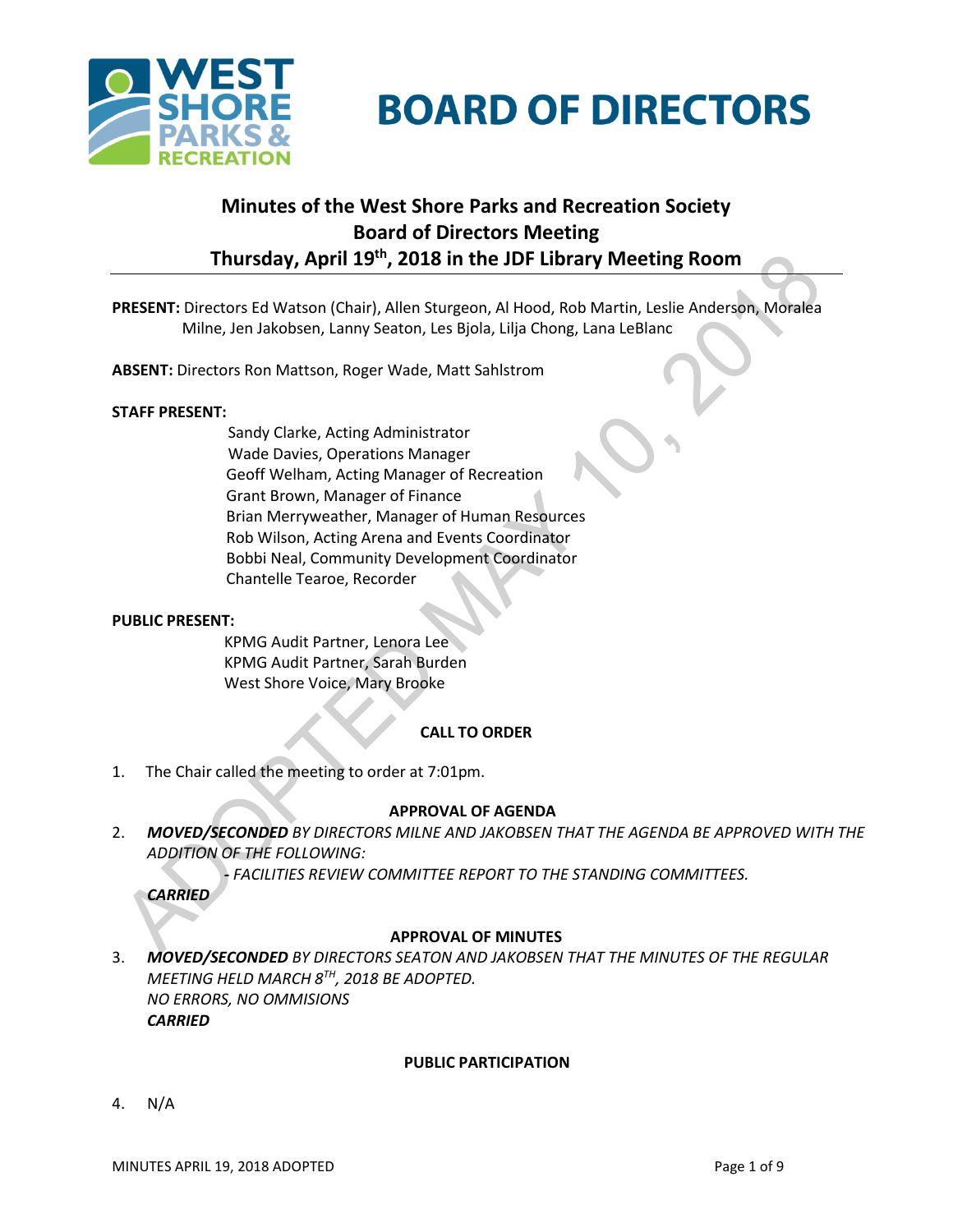#### **CHAIRS REMARKS**

5. *Chair of the Board, Ed Watson commented:*

- There have been some large events held at WSPR recently including the 2018 Indoor Archery Championships whose organizers were very happy with the service and help they received from WSPR staff. The Slegg Contractor show was also recently held at WSPR and was well attended with the organizers also being happy with the service they received and the facilities we had to offer. This weekend is the Victoria Home Expo which adds to the revenue and has always been a successful repeat event.

- Linda Barnes has resolved her insurance dispute, which I will expand upon in the In Camera meeting.

- There is a Mayors meeting on April 30<sup>th</sup> to discuss the consultation being provided by Jonathan Huggett. There will be no representation from the board.

#### **STANDING COMMITTEES**

#### 6. **a) Finance Committee**

#### 1) Audited Financial Statements:

Chair, Les Bjola commented that the audited statements were received from KPMG. I have asked Sarah Burden and Lenora Lee from KPMG to stay for the board meeting to answer any questions you may have.

Manager of Finance, Grant Brown highlighted the following:

- Page 3 (Statement of Financial Position) shows the changes related to the PerfectMind transition. - There have been changes to the deferral process with reference to the purchase of passes. The funds will be deferred throughout the life of the pass rather than only at the time of purchase.

- Employee benefit obligations has decreased due to the elimination of large amounts of sick time associated with long standing employees who have recently retired.

- Sales of services is lower due to the opening of the Westhills YMCA-YWCA and a few events that didn't happen like Rock the Shores. Expenses were higher in 2016 than 2017 due to the Pinty's Curling event.

- Administration expenses were higher due to the sick time paid out to Linda Barnes.

- Finance expenses were lower due to staffing changes.

- Reception expenses were higher due to increased staffing hours to help with the implementation of PerfectMind.

- The GL codes were moved around slightly due to re-configuring the layout of them in the Community Recreation Department. The net effect is the same.

- 2017 shows a \$69,895 deficit.

*Acting Administrator, Sandy Clarke commented that it is exactly what the budget reflected, once the requisition increase 2017 was not approved.*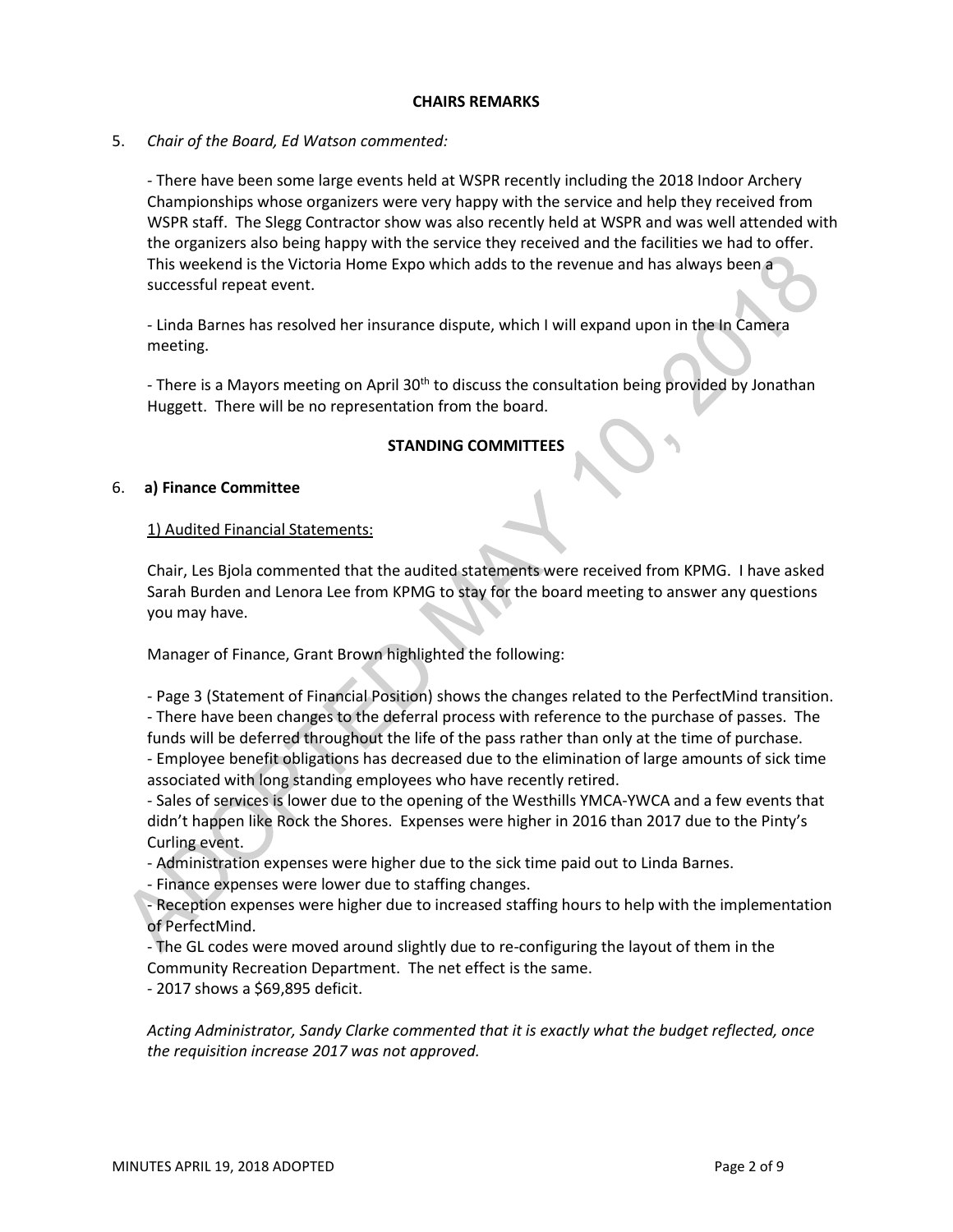- Page 5 (Statement of Change in Net Financial Assets) shows a deficit for 2017 and a cash surplus of \$55,000.

*KPMG Audit Partner, Lenora Lee commented that the deficit is based on accounting standards of including cash and non-cash figures. Amortization is a non-cash amount. If you remove the noncash amortization, you get a cash surplus. Funding was used to purchase working capital items and cover pre-paid expenses i.e. 2018 purchases paid for in 2017.*

*Director, Rob Martin asked what does the amortization of tangible assets mean.*

*KPMG Audit Partner, Lenora Lee commented that the society buys machines or endures major expenses that are depreciated year after year.*

Manager of Finance, Grant Brown continued to highlight the following:

- Page 6 (Statement of Cash Flows) shows an increase in cash and cash equivalents by \$47.756. - Page 9 (Notes to Financial Statements) shows detail on deferred changes on sales of services and pass sales. The seniors have increased their contribution. West Shore Rugby's deferred revenue is lowered each year as their funds are used for field rental usage.

*MOVED/SECONDED BY DIRECTORS ANDERSON AND HOOD THAT THE AUDITED FINANCIAL STATEMENTS REPORT BE APPROVED AS PRESENTED. CARRIED*

#### Audited Financial Report:

KPMG Audit Partner, Lenora Lee commented that 2017 was a clean audit with no outstanding matters or errors. The materiality level is \$200,000 and any adjustments over \$10,000 were individually recorded. The CUPE collective agreements expired in 2016 and WSPR is under negotiations for what the increase will be for 2016 and 2017. The estimated figure on the retro pay is approximately \$100,000. 2017 focused on a transition from CLASS to PerfectMind and there were no issues or discrepancies with any data or funds that were transitioned over. The deferred revenue is primarily on the pass sales which will be more accurate going forward as it will be recorded during the lifetime of the pass and not just at the point of sale. There are two contra agreements with radio and television that are considered a non-cash expense. They need to be recorded with their market value. Providing a recommendation that the safe located behind the reception desk be locked at all times. There was turnover in staff in the Finance Department during 2017 and therefore the information preparer and reviewer have been the same person. A new staff member is starting at the end of April 2018 which should help with the control of information. The weight room expansion deficit is slowly being re-cooperated. Satisfied with the balance and disclosure on the statements associated with the accumulated Major Repairs and Maintenance.

*Chair, Ed Watson commented that the accumulated surplus is funds that the society can use. The operating surplus generated by the society under the bylaws and incorporation remains under the society's ownership and the funds can be spent as the society requires, with board approval.* 

*Director, Les Bjola commented that aside from funds that have been put aside for a specific reason, like the funds that are put aside to repair the JDF Arena floor.*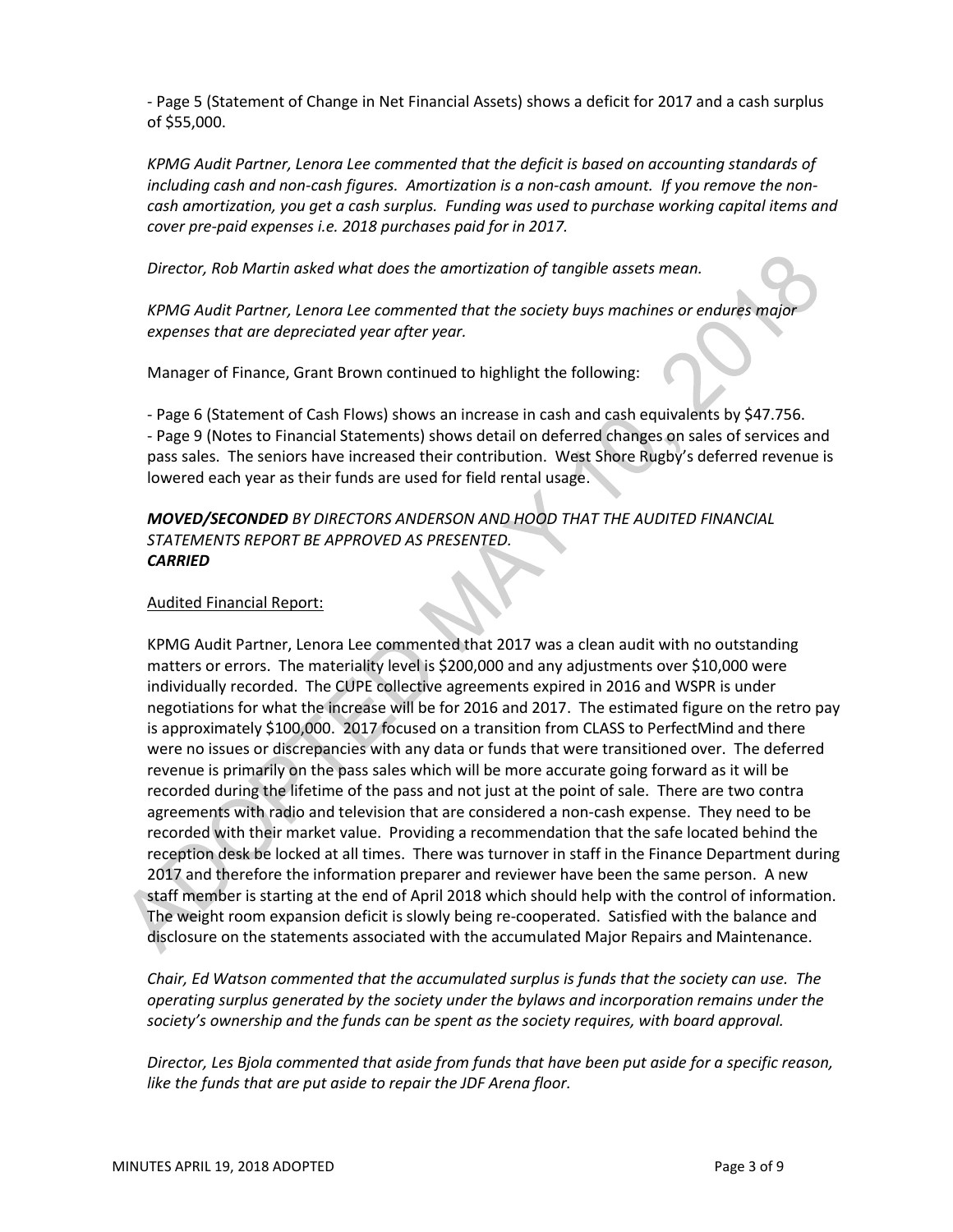*MOVED/SECONDED BY DIRECTORS MILNE AND ANDERSON THAT THE DISTRIBUTION OF THE 2017 AUDITED FINANCIAL STATEMENTS AND AUDIT FINDINGS REPORT TO THE MEMBERS OF THE SOCIETY AT THE AGM BE APPROVED. CARRIED*

## 2) 1<sup>st</sup> Quarterly Financial Report

*Manager of Finance, Grant Brown comments the following:*

- Strong for 2018.

- Timing of the adjustments are a bit different this year. Last year, the requisitions for the second quarter were received in March, this year they were received in April.

- Reduced revenue due to school pay-outs and wellness repayment.

- Programs are doing better - there is a contingency fund which includes the CUPE increase that is expected - the Q Centre, JDF Golf Course and Curling have had a good start to the year.

- The deferral process has changed for passes this year and will be deferred for the lifetime of the pass instead of at the point of sale.

- Parks and Maintenance remain the same.

- Administration is low due to being short staffed in the Finance Department.

- Major Repairs and Maintenance is behind where we were last year as there are no projects underway currently.

- On track for what is expected for 2018.

#### *MOVED/SECONDED BY JAKOBSEN AND HOOD THAT THE 1ST QUARTERLY REPORT BE RECEIVED AS PRESENTED. CARRIED*

*Chair, Ed Watson commented that the owners are discussing how the budget is crafted and are asking that we move to a system that identifies the cost per area.*

*Acting Administrator, Sandy Clarke commented that we currently list the revenues and expenditures for programs and maintenance, so it is in two places, but it is worth looking at reporting it in a different way.*

#### 3) 2018-2019 Fees and Charges:

*Acting Arena and Events Coordinator, Rob Wilson commented the following:*

- WSPR looks at the fees individually and not across the board to determine appropriate recommended increases.

- Holding monthly passes where they are in order to increase the purchase of drop-in passes and 10s and 20s punch cards.

- Changing student to youth which has been discussed regionally.

- Dis-continuing the 6-month family pass and will start a 3-month family pass to align with the rest of our passes.

- Fees will increase for outdoor and indoor facilities in order to reflect utility and wage increases.

- Wedding fees will remain the same as they were increased significantly in 2016.

- Curling bonspiel fee will move from a multiday to a 2-hour draw. Curlers may pick multiple 2-hour draws. Fee works out to be \$5 per person per game.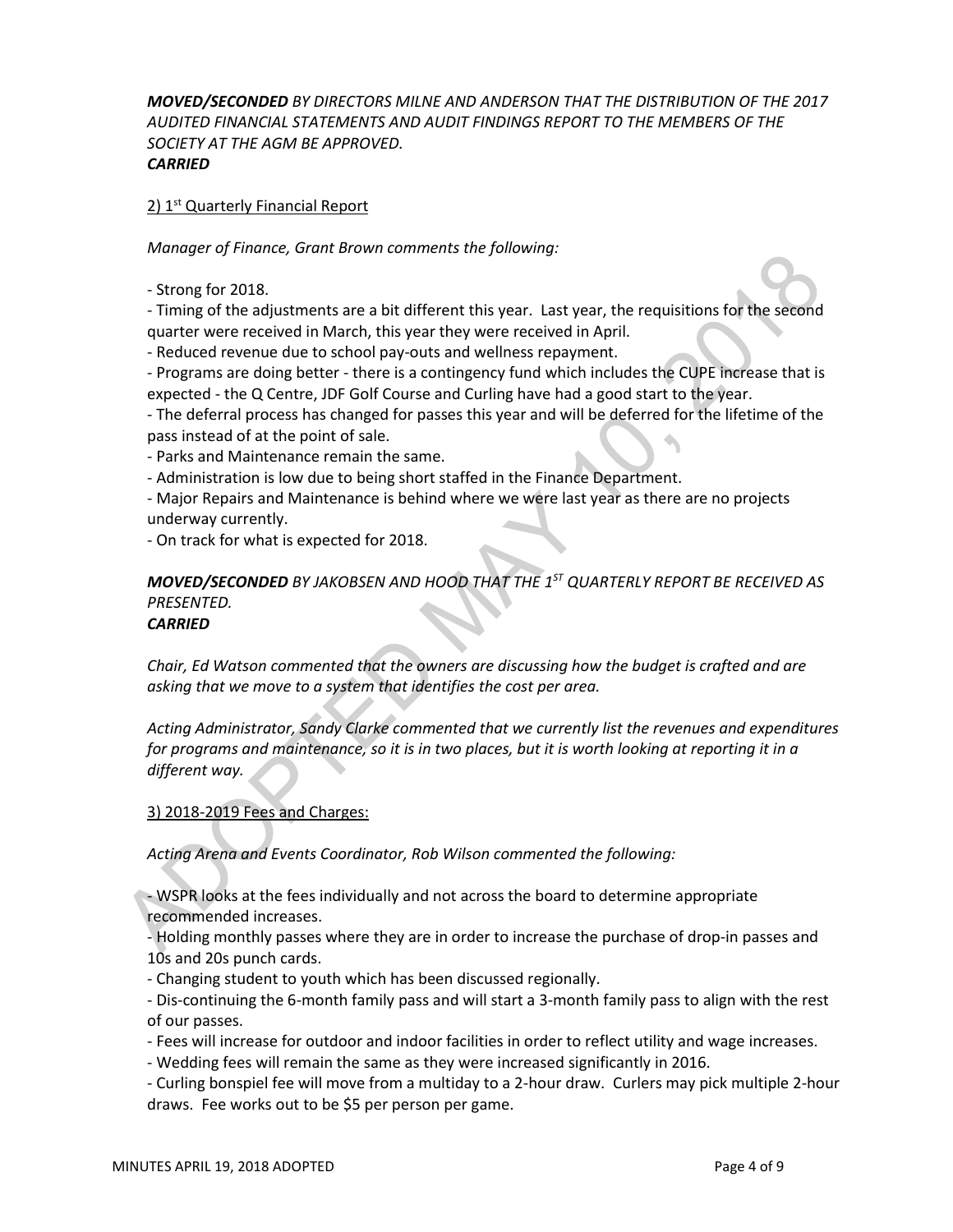- Jr. Curling bonspiel used to be charged a registration fee, instead they with be charged a youth curling rental fee similar to the ice or field rentals which will make it streamlined.

- There will be a slight increase to the velodrome fee due to maintenance costs and to offset the loss of turf rental as they can't be rented out individually.

- Golf will remain the same as there is no growth in the region. We will however, look at promotional incentives. Working on a promotion with the Victoria Shamrocks and may look at including a promotion partnered with the Victoria Grizzlies as well.

- The 2018-2019 Fees and Charges will cover CUPE and the cost of living. The fees have been kept reasonable for the community and user groups.

*Chair, Ed Watson commented that the comparison among the municipalities may be of interest to board members.*

*Acting Manager of Recreation, Geoff Welham commented that the municipality comparison was based on arena, turf, and drop-in fees.* 

*MOVED/SECONDED BY DIRECTORS MILNE AND ANDERSON THAT THE 2018-2019 FEES AND CHARGES BE SENT TO MEMBERS COUNCIL FOR BY-LAW ADOPTION TO BE APPROVED. CARRIED*

#### **b) Strategic Planning Committee**

N/A

#### **c) Policy**

*Chair, Lana LeBlanc commented the following:*

- The committee met with Sandy and reviewed the Board Policy Manual and Board Orientation Manual for updates. The updates were straight forward and were focused on facility or chronological changes. A few historical pieces were left to be investigated in order to make sure the practice is clear. We will meet again to review the revisions that have been made.

*Acting Administrator, Sandy Clarke commented that the manuals will be updated for the Annual General Meeting.*

*MOVED/SECONDED BY DIRECTORS BJOLA AND ANDERSON THAT THE POLICY COMMITTEE REPORT BE APPROVED AS PRESENTED. CARRIED*

**d) Environment**

N/A

#### **e) Facilities Review Committee**

*Chair, Moralea Milne commented the following:*

- The committee has completed a terms of reference.

- The overall purpose is to review the use of facilities, provide recommendations for the usage, and include any intended maintenance for the facility.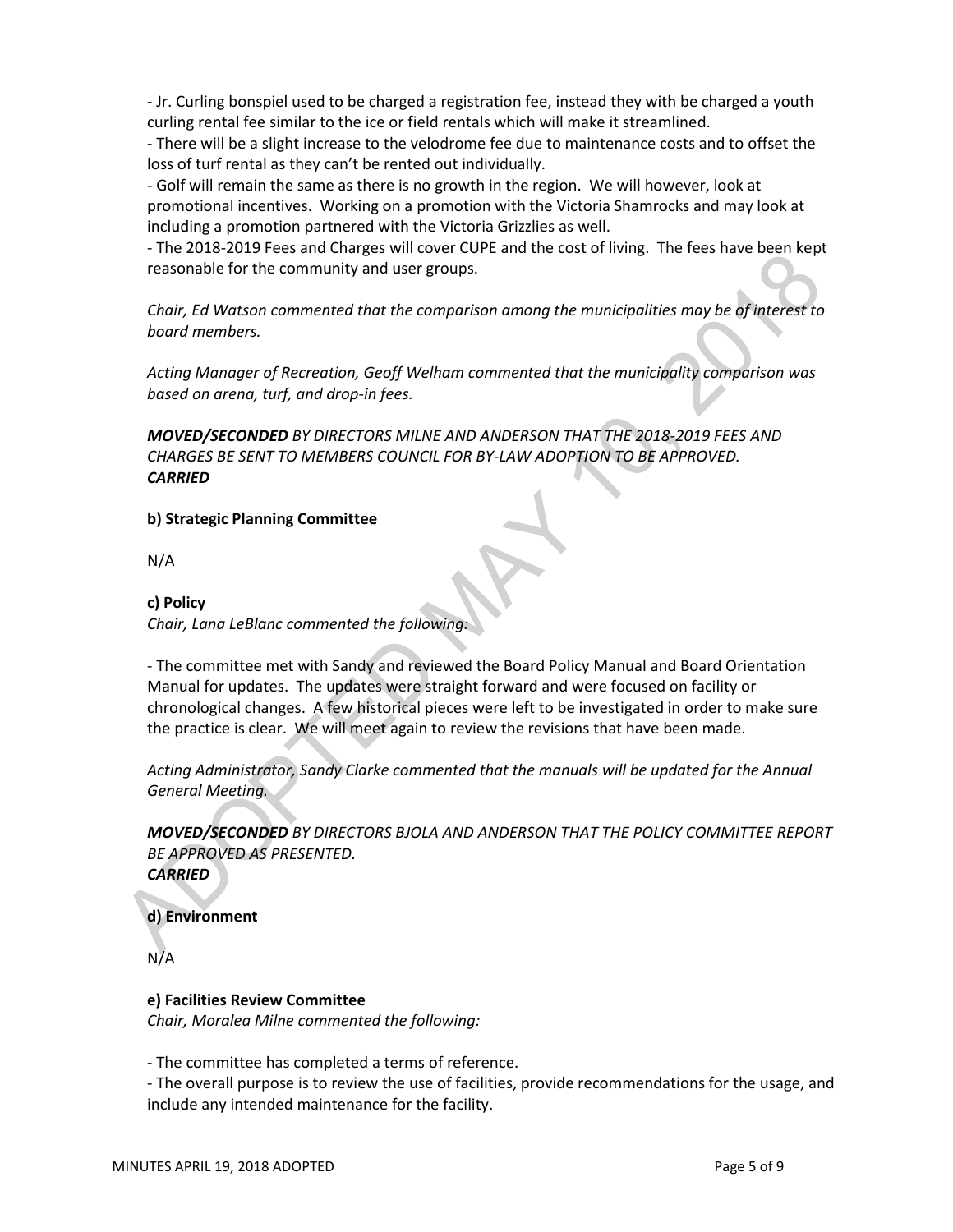- The committee has completed an inventory of the facilities in the West Shore.

- The committee is going to do a review of the outdoor and indoor facilities with reference to the cost recovery on the usage.

- Staff will engage with user groups to check in on current status and any future needs.

- Director, Leslie Anderson has completed a first draft of a decision making framework.

- The committee will engage a consultant to upgrade the PERC report and provide recommendations.

- The committee will also make their own recommendations which will be brought to the board.

*MOVED/SECONDED BY DIRECTORS SEATON AND STURGEON THAT THE FACILITIES REVIEW COMMITTEE REPORT BE APPROVED AS PRESENTED. CARRIED*

#### **f) Skatepark**

*Community Development Coordinator, Bobbi Neal commented the following:*

- Another public workshop was held last night to review the concept design. There was an overwhelming response with 55-60 people attending. The majority of the attendees were families with young children under 12 years. The public was very positive and they have felt that they have been heard. There were thoughtful comments from the children that attended that included questions regarding the inclusion of a water fountain, bike rack, and curls so the skateboards won't run into traffic.

*Director, Al Hood commented that everybody that attended was positive and it was very family oriented.*

*Chair, Ed Watson asked what the status of getting the skatepark built is.*

*Community Development Coordinator, Bobbi Neal commented that Newline Skatepark Inc. is tweaking the design and then they will provide a full report on the costing. They have already provided us with grant information and fundraising opportunities. This report should be finalized in May.*

*Community Development Coordinator, Bobbi Neal commented that there is a large number of grants that have an application date in March.*

*Acting Manager of Recreation, Geoff Welham commented that Community Development Coordinator, Bobbi Neal has just applied for a BCAA grant. The West Shore Coalition is looking forward to taking this project around in search of funding.*

*Director, Rob Martin asked if there was discussion involving the inclusion of lights.*

*Community Development Coordinator, Bobbi Neal commented that there are some dim lights that surround the area but we are talking about placing extra conduits.*

*Manager of Operations, Wade Davies commented that we are trying to put conduits in for future.*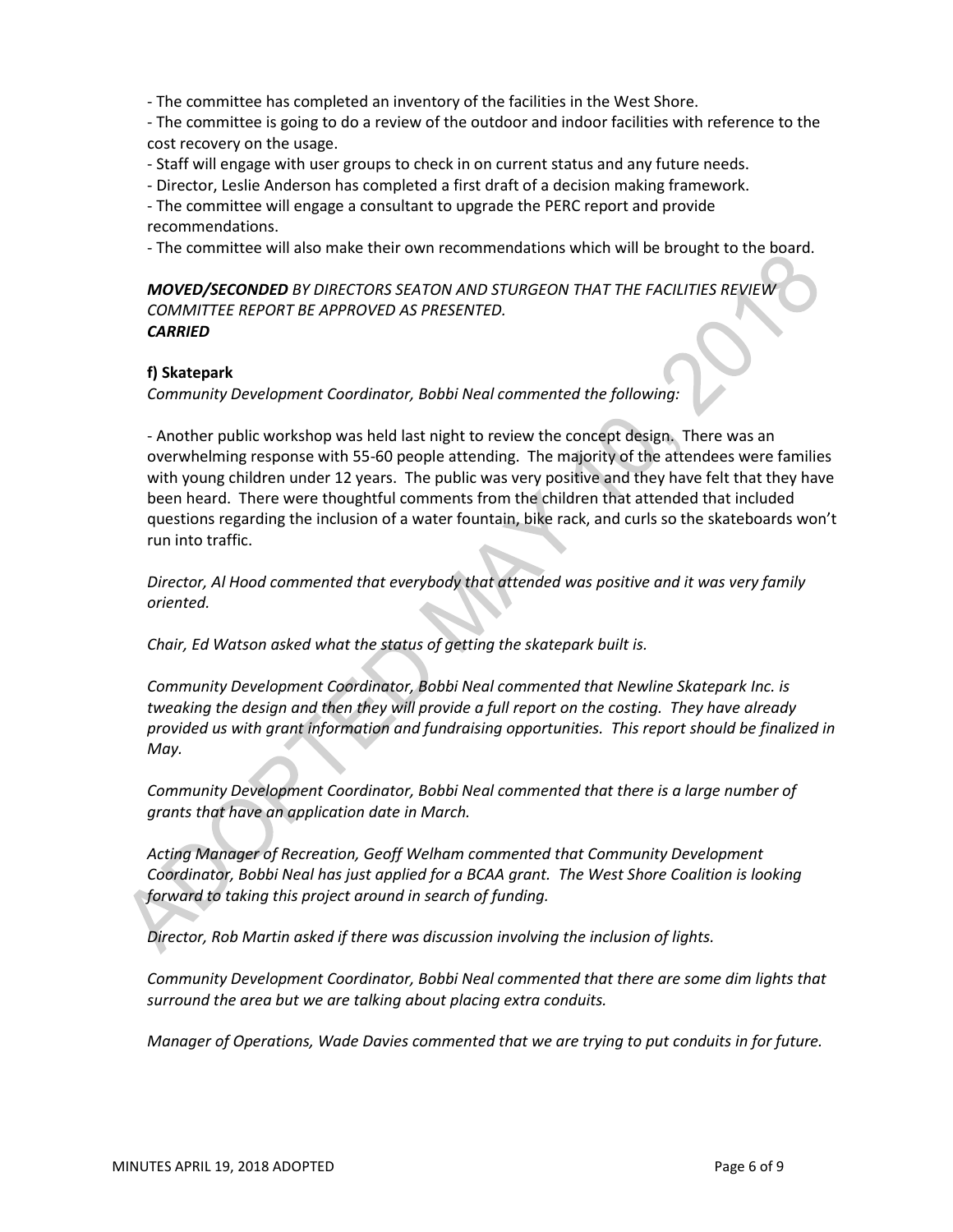*Director, Al Hood commented that the younger attendees at the consultation brought up the possibility of a roof to cover the skatepark. Newline Skatepark Inc. replied that they would love to include a roof but that the funding would go to the park initially and the roof could come later.*

*Director, Rob Martin commented that he would like to have a long-term vision and ensure that there is the infrastructure to incorporate a roof and lights for the area.*

*Community Development Coordinator, Bobbi Neal commented that the infrastructure will be put in place to include posts for a future roof.*

*MOVED/SECONDED BY DIRECTORS BJOLA AND LEBLANC THAT THE SKATEPARK COMMITTEE REPORT BE APPROVED AS PRESENTED. CARRIED*

*Director, Les Bjola commented that he would like to thank the staff for their work in transitioning from CLASS to PerfectMind.*

Community Development Coordinator, Bobbi Neal left at 7:55pm.

# **OLD BUSINESS**

- 7. N/A
- 8.

## **NEW BUSINESS**

# **FOR INFORMATION**

#### 9. **a) Human Resources Report**

*Manager of Human Resources, Brian Merryweather commented the following:*

- Have started negotiations with CUPE and have met the new Provincial representative. He has reviewed our proposals and we are in good shape moving forward. The next meeting is scheduled for April 27th. Wage negotiations won't be done until everybody is through.

*MOVED/SECONDED BY DIRECTORS SEATON AND CHONG THAT THE HUMAN RESOURCES REPORT BE APPROVED AS PRESENTED. CARRIED*

#### *FOR INFORMATION ONLY*

Director, Allen Sturgeon left at 8:00pm.

#### **FOR INFORMATION**

#### **b) Administrator's Report**

 *Sandy Clarke, Acting Administrator reported the following highlights:*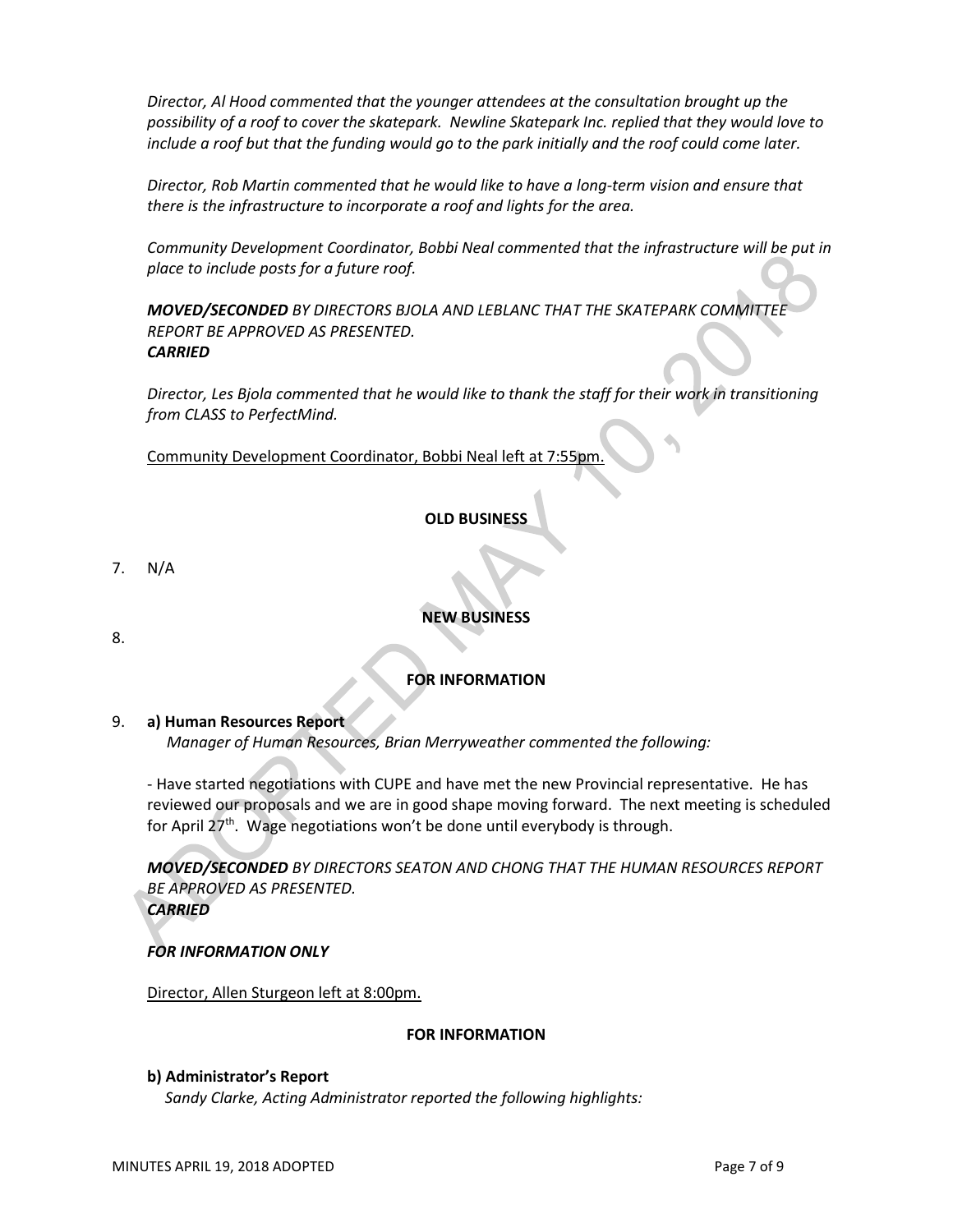- Recognizing our user groups based on the board's suggestion. Have included some user group facts in our Activity Guide and have created a campaign that was run on the radio.

- Spring break camps were successful. 17 camps were run with 180 children registered. The most popular camps were Aspiring Artists, Engineering for Kids and the Sports camps.

- A \$50,000 Sport for Life grant was received to advance physical literacy training and programs in the community. The grant was received collectively among other partners, however, WSPR staff took on the lead of coordinating the grant.

- A letter of support was written for the 2020 North Indigenous Games in Victoria. WSPR would be looked to for hosting some events.

*Acting Manager of Recreation, Geoff Welham commented that he took the selection committee on a tour recently and viewed the soccer fields, walking trails, and the Q Centre. WSPR is up against Hamilton and New Brunswick for the Games in July 2020.*

*Acting Manager of Recreation, Geoff Welham highlighted the following:*

#### Rock the Shores:

- Youth Programmer, Carly Bryson came up with the idea of an event, called Battle of the Bands, which we will be organizing for June  $9<sup>th</sup>$ . We have partnered with the Zone, the Q Centre, and Atomique. The winner will play on Friday night at the Rock the Shores. Local youth bands are encouraged to send in a demo track by May 4<sup>th</sup>. There will be a panel of celebrity judges. All bands who enter, will receive tickets to Rock the Shores.

#### Rock the Shores:

- Rock the Shores meeting held recently with Manager of Operations - Wade Davies, Acting Arena and Events Coordinator – Rob Wilson, Parks Supervisor – Bryan Wood, Acting Manager of Recreation – Geoff Welham, Atomique, Fire Department, and BC Transit to discuss logistics for the three day show (July 12-14). There will be more kid-friendly activities included in this year's event. New additions for this year include cabanas, free LED lights to bike goers, shipping container bars and possible VIP camping.

*Director, Rob Martin asked if WSPR is charging a parking fee of \$25/per day. Did we do it previously?*

*Acting Manager of Recreation, Geoff Welham commented that WSPR allocates some parking spots to Rock the Shores each year and they manage the parking fees for those spots.*

*MOVED/SECONDED BY DIRECTORS HOOD AND MILNE THAT THE ADMINISTRATOR'S REPORT BE APPROVED AS PRESENTED. CARRIED*

#### *FOR INFORMATION ONLY*

#### **IN CAMERA**

10. *MOVED/SECONDED BY DIRECTORS ANDERSON AND HOOD THAT THE MEETING MOVE IN CAMERA.*